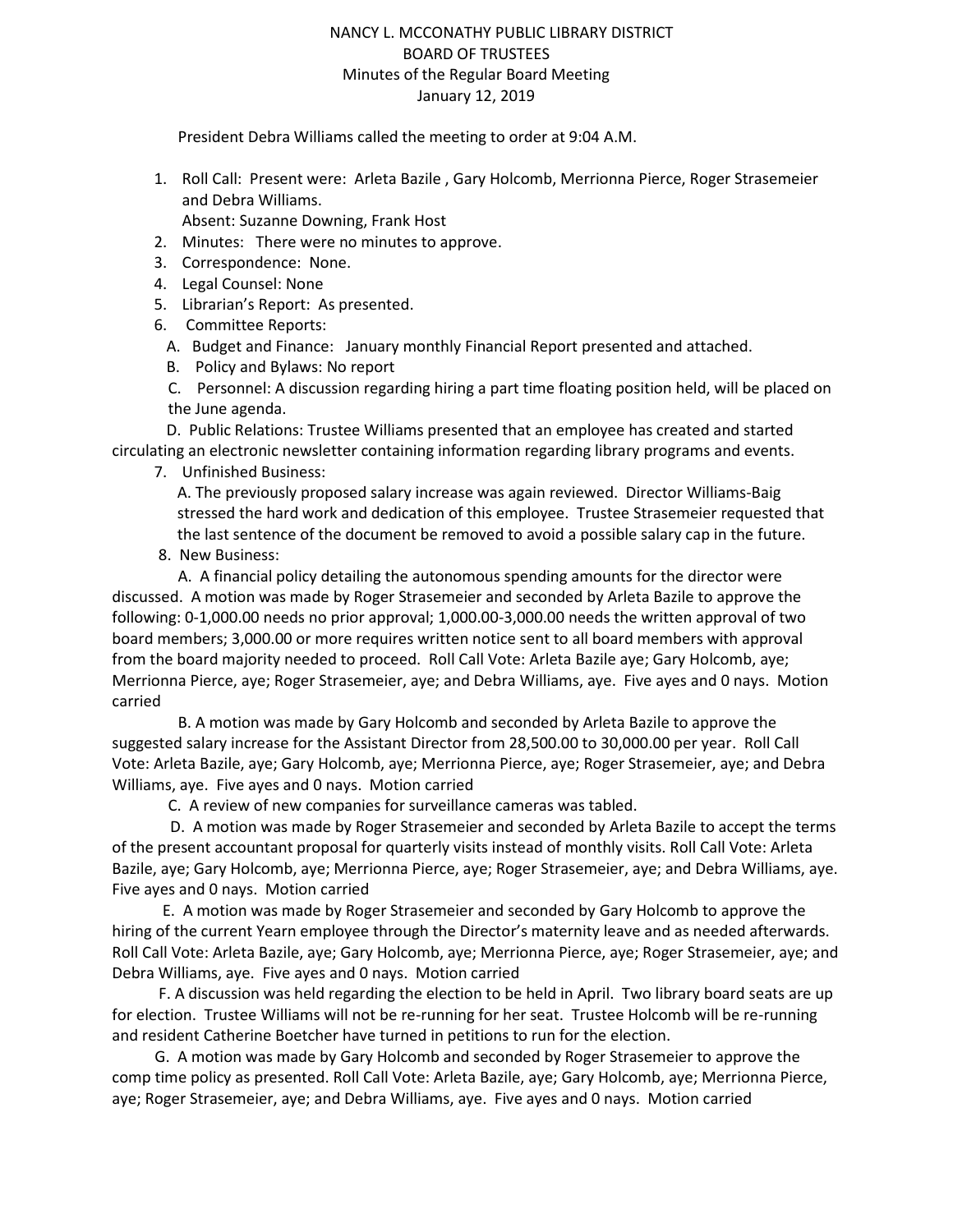H. A motion was made by Roger Strasemeier and seconded by Gary Holcomb to approve the lighting proposal from Carrier Electric for LED lighting on the exterior of the building for 340.00.

 11. Audience to the Public: Cathy Boetcher asked questions about the previously discussed electronic sign.

 12. Adjournment: A motion was made by Gary Holcomb and seconded by Arleta Bazile to adjourn the meeting at 10:46 a.m. Five ayes and zero nays. Motion carried.

Respectfully submitted, Merrionna Pierce Secretary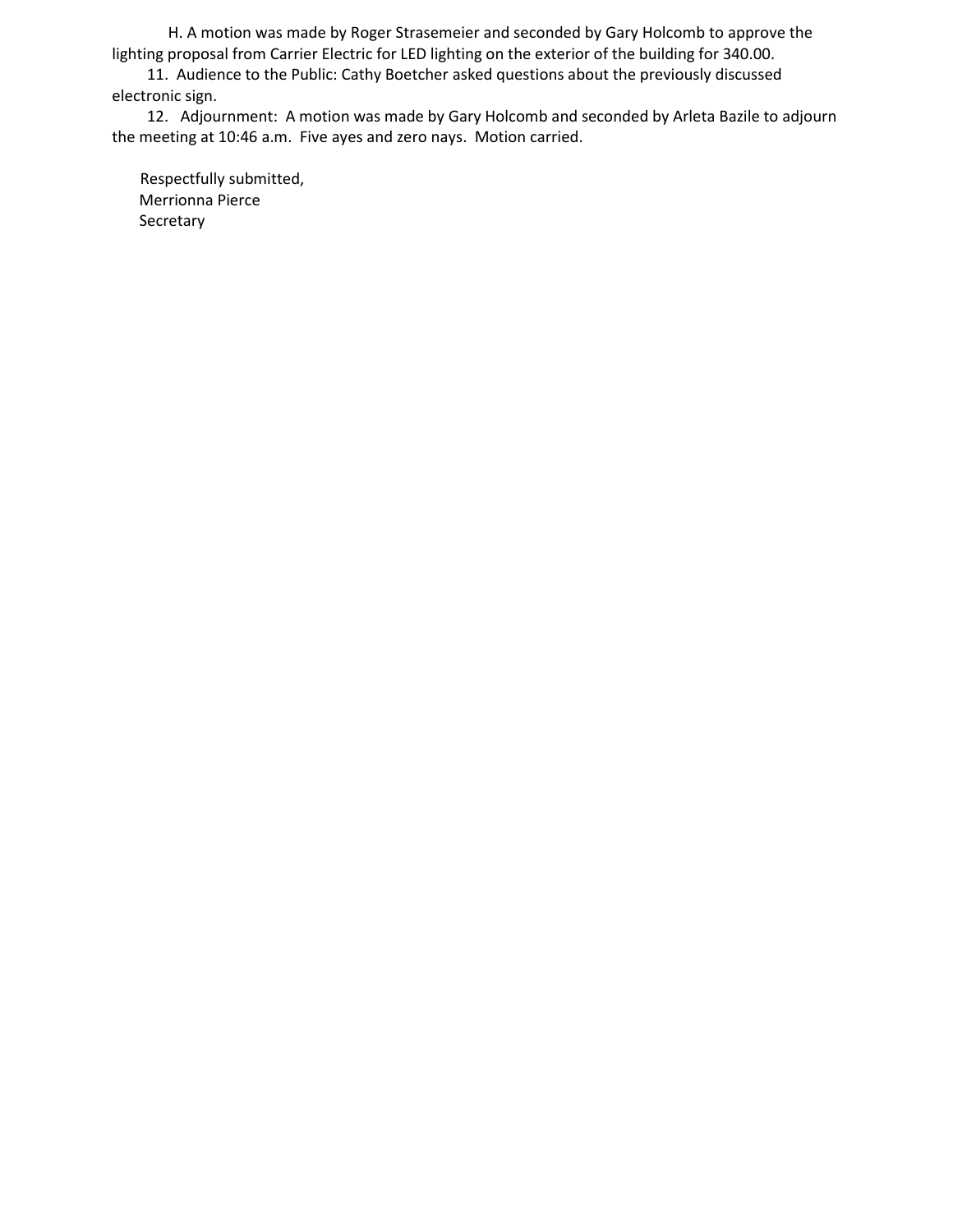### NANCY L. MCCONATHY PUBLIC LIBRARY DISTRICT BOARD OF TRUSTEES Minutes of the Regular Board Meeting February 09, 2019

#### President Debra Williams called the meeting to order at 9:03 A.M.

1. Roll Call: Present were: Suzanne Downing, Gary Holcomb, Merrionna Pierce, Roger Strasemeier and Debra Williams.

Absent: Suzanne Downing, Frank Host

- 2. Minutes: There were no minutes to approve.
- 3. Correspondence: None.
- 4. Legal Counsel: None
- 5. Librarian's Report: As presented.
- 6. Committee Reports:
	- A. Budget and Finance: February monthly Financial Report presented and attached.
	- B. Policy and Bylaws: No report

C. Personnel: Multiple Board members have requested information regarding adding a benefits package in the form of sick, vacation and or personal days. Further discussion will be presented to the board during this meeting.

- D. Public Relations: None
- 7. Unfinished Business:
- A.
- 8. New Business:

 A. The Director presented a breakdown of her research from 13 different libraries. The following was suggested: Employees would get paid their normal hours should they be scheduled on a day a Holiday falls on; Employees would get paid their normal hours should they be scheduled on a day a day we close due to weather; Employees would receive 4 days per year to be used as sick time, these days musty but used in the calendar year and would not roll over, Employees would receive 4 days per year to be used as Vacation time, these days musty but used in the calendar year and would not roll over. A discussion was held regarding when employees would receive benefits and what the financial impact of these days would be. The Board decided that personal (vacation/sick) days should be treated separately than inclement weather days. As such: A motion was made by Roger Strasemeier and Seconded by Debra Williams to table this topic until the financial information could be provided. Roll Call Vote: Suzanne Downing, aye; Gary Holcomb, aye; Merrionna Pierce, aye; Roger Strasemeier, aye; and Debra Williams, aye. Five ayes and 0 nays. Motion carried. Additionally, a motion was made by Roger Strasemeier and Seconded by Debra Williams to offer staff the opportunity to be paid for the day during the current pay period with the understanding that they will have 90 days to make up the time they were paid for. Staff must sign a document either accepting this or declining to be paid. Roll Call Vote: Suzanne Downing, aye; Gary Holcomb, aye; Merrionna Pierce, aye; Roger Strasemeier, aye; and Debra Williams, aye. Five ayes and 0 nays. Motion carried

 B. Two estimates were provided for the electric sign. All Right signs submitted a proposal for 9,500.00. Signs by Tomorrow submitted a proposal for 11,000.00. Signs by Tomorrow would provide a bigger sing that would be able to controlled via smartphone. A motion was made by Gary Holcomb and seconded by Suzanne Downing to approve the purchase of the sign to not exceed 12,000.00. Roll Call Vote: Suzanne Downing, aye; Gary Holcomb, aye; Merrionna Pierce, aye; Roger Strasemeier, aye; and Debra Williams, aye. Five ayes and 0 nays. Motion carried

C. A discussion held regarding a quote for new security cameras. Our current alarm company, Quality Alarm, was able to work with their partner VST securities to install all new cameras, redo the wiring, and change the position of some cameras per request. A motion was made by Roger Strasemeier and seconded by Gary Holcomb to accept the proposal with the extended warranty to not exceed a cost of 10,000.00. Roll Call Vote: Suzanne Downing, aye; Gary Holcomb, aye; Merrionna Pierce, aye; Roger Strasemeier, aye; and Debra Williams, aye. Five ayes and 0 nays. Motion carried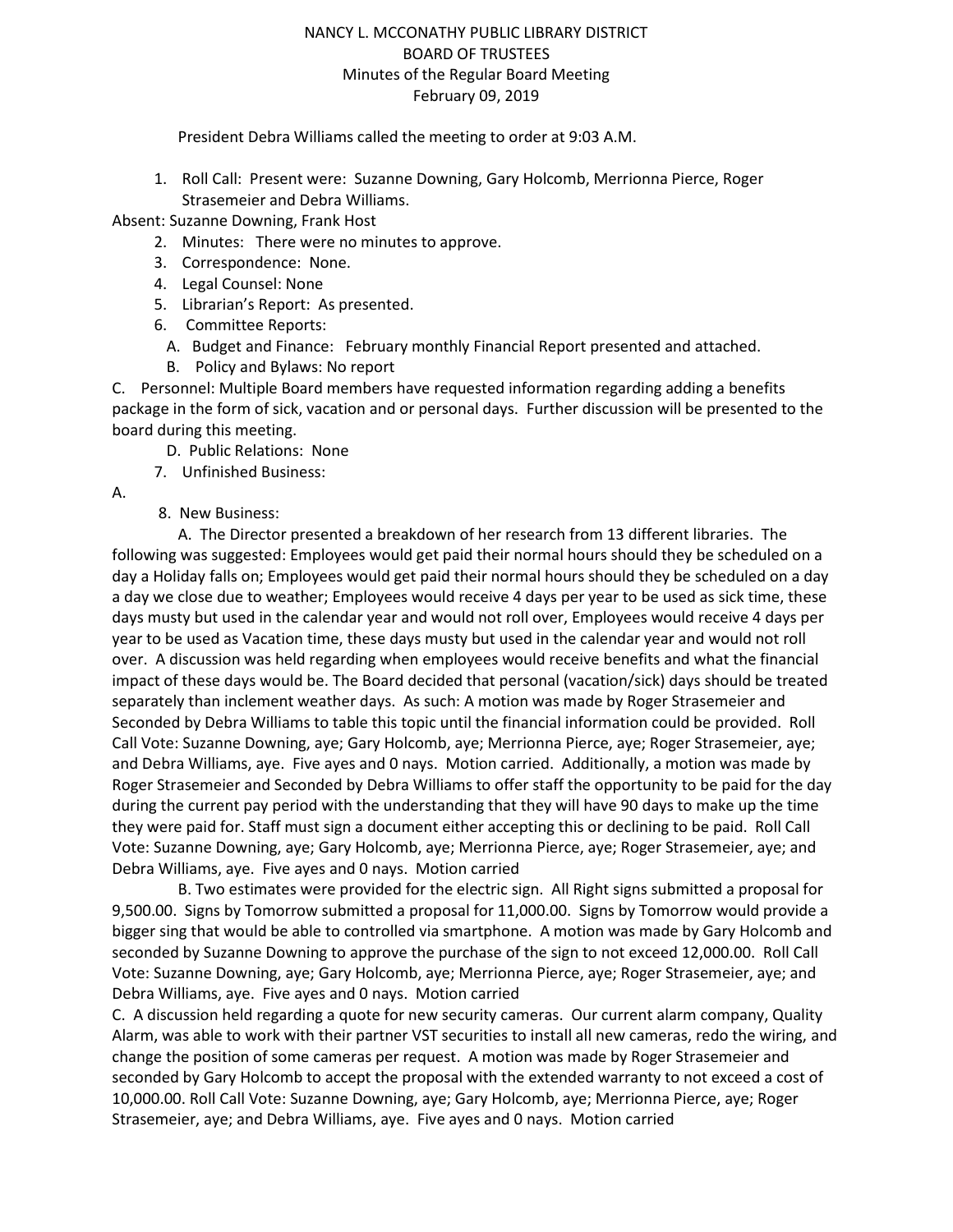D. A discussion was held regarding the need for increased/ additional security measures. The Director was asked to get more information and come back to the board.

 E. A discussion was held regarding the current landscaping company and the fact that they stated they will no longer be servicing us anymore. The Director was asked to research new companies and to pick a company to continue servicing us.

 F. A discussion was held regarding whether or not the Library would want to be a warming/cooling center for severe weather. It was decided that since the hours of operation are not currently 24 hours it would not be appropriate to be designated as a place to serve as severe weather.

 G. The Director explained that her planned Maternity leave would begin at the end of March unless she needs to sooner.

 H. A discussion was held regarding future meeting schedule and a change in the swearing in process. This discussion will continue in future meetings.

11. Audience to the Public: None

 12. Adjournment: A motion was made by Roger Strasemeier and seconded by Debra Williams to adjourn the meeting at 10:19 a.m. Five ayes and zero nays. Motion carried.

Respectfully submitted,

Merrionna Pierce

**Secretary**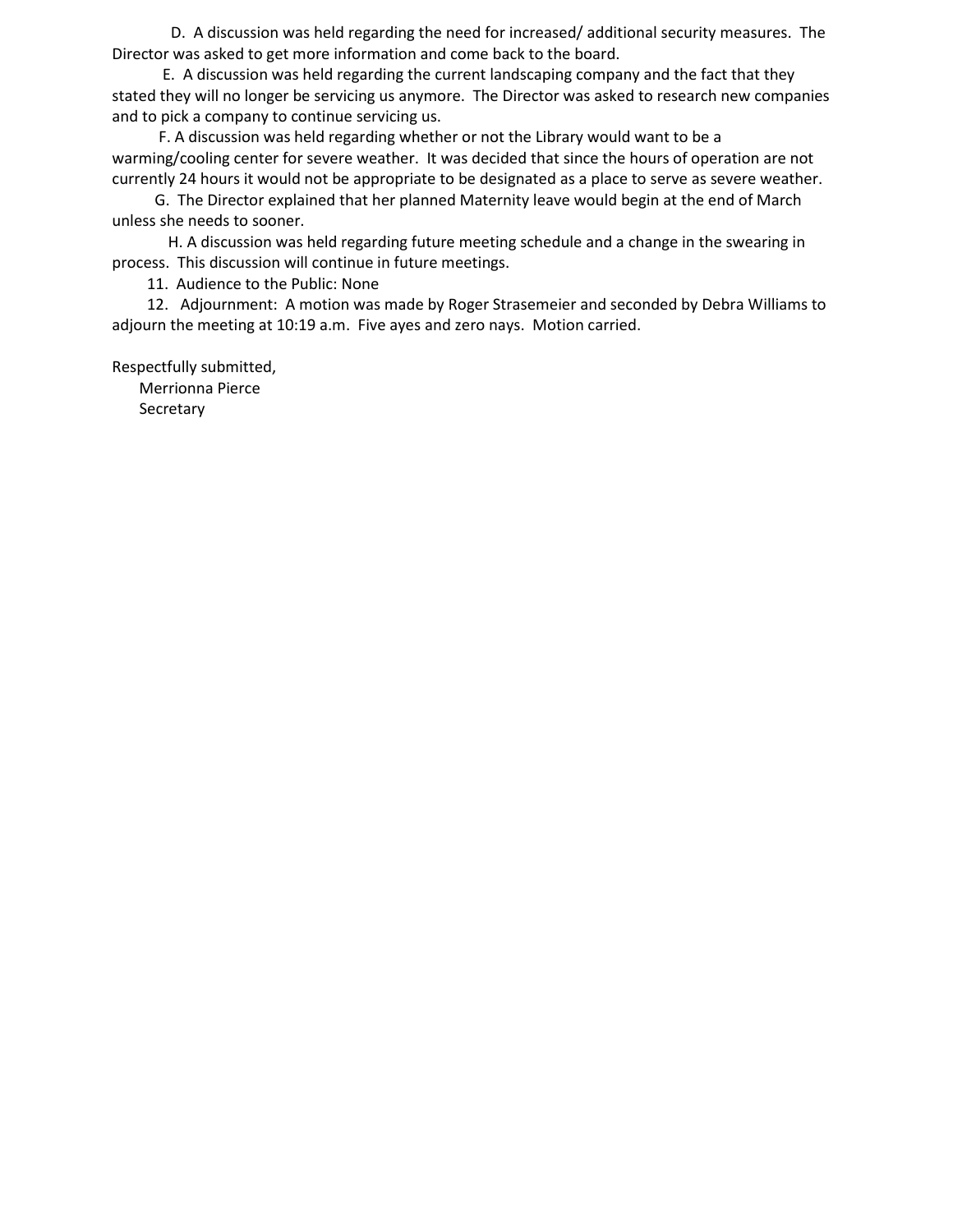# NANCY L. MCCONATHY PUBLIC LIBRARY DISTRICT BOARD OF TRUSTEES Minutes of the Regular Board Meeting March 09, 2019

President Debra Williams called the meeting to order at 9:03 A.M.

1. Roll Call: Present were: Gary Holcomb, Merrionna Pierce, Roger Strasemeier and Debra Williams.

Absent: Arleta Bazile, Suzanne Downing, Frank Host

- 2. Minutes: There were no minutes to approve.
- 3. Correspondence: None.
- 4. Legal Counsel: The Director explained that the Library was contacted by Crete Library asking to annex the parcel of land that is located in Crete but is currently located in our Library District. The Board directed the Director to contact the Attorney for direction.
- 5. Librarian's Report: As presented.
- 6. Committee Reports:
	- A. Budget and Finance: March monthly Financial Report presented and attached.
	- B. Policy and Bylaws: No report

C. Personnel: Multiple board members were interested in changing the current policy to provide benefits to the staff. A survey was presented regarding what other libraries offer their staff in terms of benefits. - see attached.

 D. Public Relations: Trustee Williams presented that an employee has created and started circulating an electronic newsletter containing information regarding library programs and events.

- 7. Unfinished Business: A discussion was held regarding weather to have a meeting in April and two board members, the Director and the Assistant Director would not be able to attend. The decision was made to no have a meeting.
- 8. New Business:

 A. A motion was made by Roger Strasemeier and seconded by Debra Williams to table the employee benefits discussion. Roll Call Vote: Suzanne Downing aye; Gary Holcomb, aye; Merrionna Pierce, aye; Roger Strasemeier, aye; and Debra Williams, aye. Five ayes and 0 nays. Motion carried

 B. A discussion was held regarding the installation of an electronic sign. The Board reviewed two quotes. A motion was made by Gary Holcomb and seconded by Suzanne Downing to approve the quote from Signs by Tomorrow with the expenditure not to exceed 12,000.00. Roll Call Vote: Gary Holcomb, aye; Merrionna Pierce, aye; Roger Strasemeier, aye; and Debra Williams, aye. Four ayes and 0 nays. Motion carried

C. A discussion was continued regarding part time employee benefits and the financial strain it would put on the library to provide personal days to part time staff. The Board was provided a breakdown with 0-4 days as being an option for personal days, see attached. The board also reviewed the previously discussed inclement weather form. A motion was made by Debra Williams and Seconded by Gary Holcomb to provide three (3) personal days per calendar year to each employee that must be used from January  $1^{st}$  –December  $31^{st}$  and would not roll over into the following year Roll Call Vote: Gary Holcomb, aye; Merrionna Pierce, aye; Roger Strasemeier, no; and Debra Williams, aye. Three ayes and 1 nays. Motion carried

 D. A discussion was had regarding the submission of a letter of resignation by the current Vice President Arleta Bazile. The director also presented the Board with a health update regarding current member Frank Host who is in poor condition. The Library was informed that he is currently in a skilled nursing facility and would potentially not be returning to the board. It was discussed the request for new board members would be posted at the beginning of April and letters would be due by April 30<sup>th</sup>.

 E. A discussion was held regarding the proposed tax cuts facing Cook County and how that would affect the fiscal future of the Library. No action was taken at this time.

 F. A discussion was held regarding the need for a new landscaping company as the current company has given us notice that they will no longer servicing us.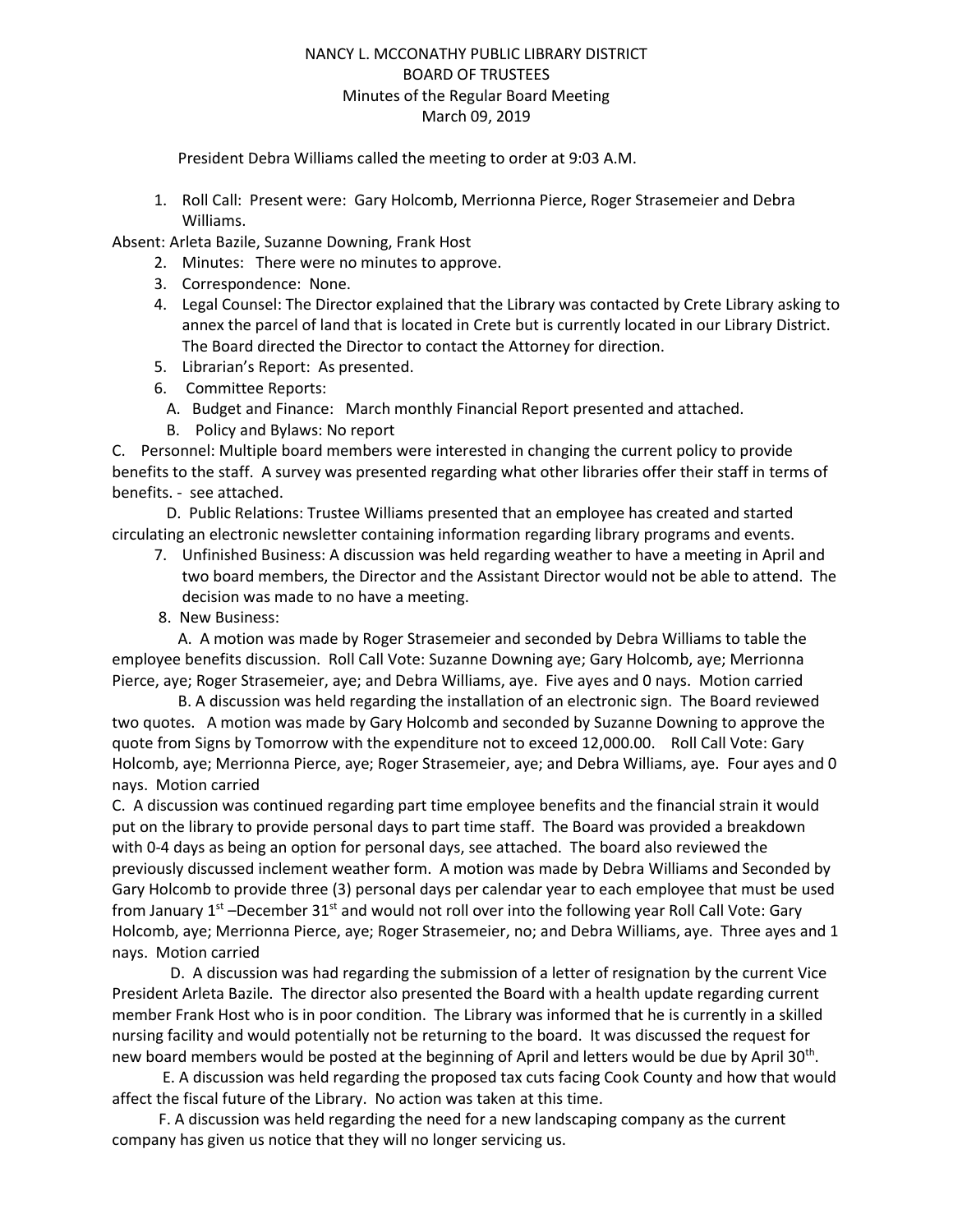11. Audience to the Public: An audience member questioned the location of the proposed electronic sign and asked if a marquee type sign would be better. It was decided that a marquee sign would be more expensive due to the need to erect a structure to place it on.

 12. Adjournment: A motion was made by Debra Williams and seconded by Gary Holcomb to adjourn the meeting at 10:40 a.m. Four ayes and zero nays. Motion carried.

Respectfully submitted, Merrionna Pierce Secretary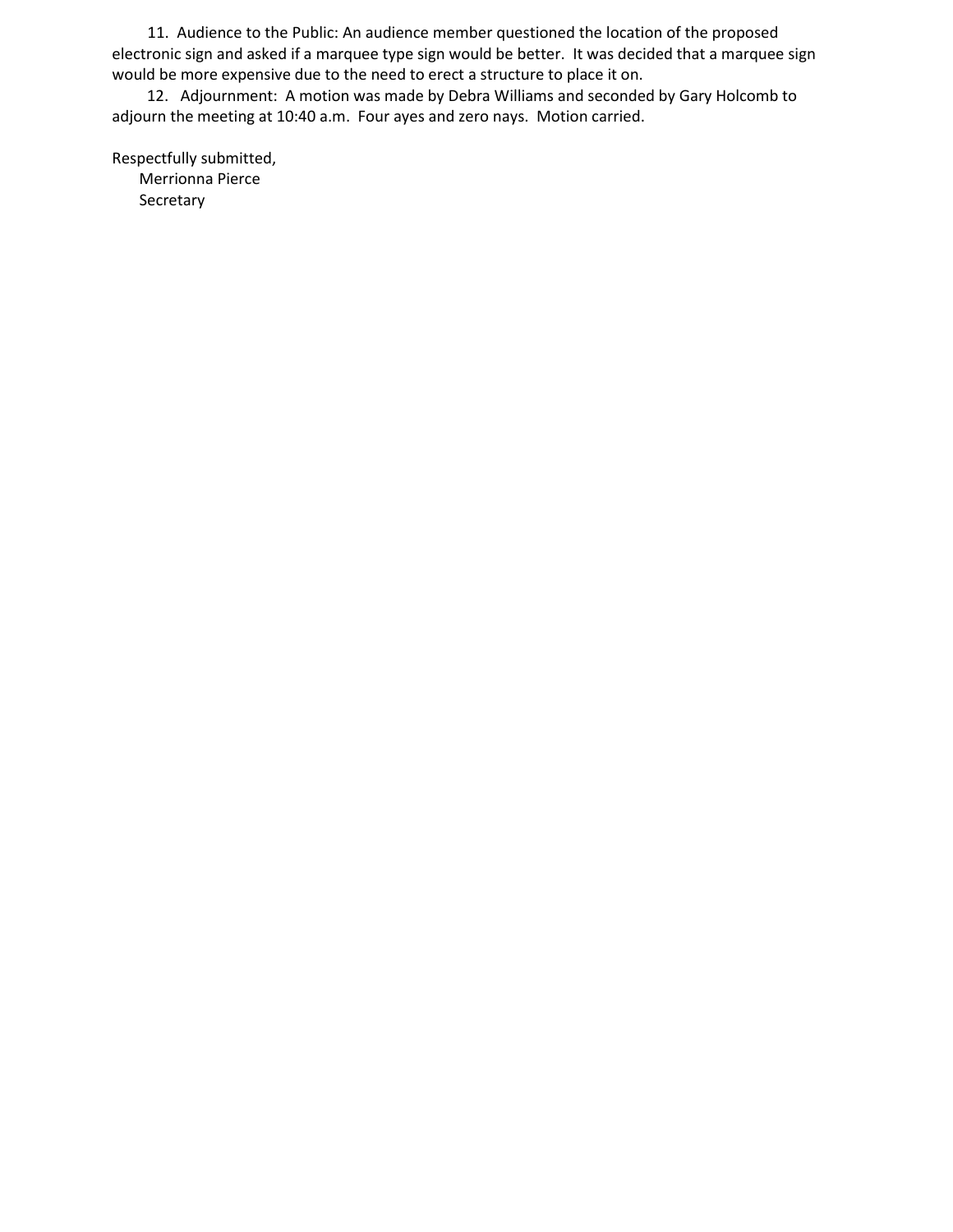### NANCY L. MCCONATHY PUBLIC LIBRARY DISTRICT BOARD OF TRUSTEES Minutes of the Regular Board Meeting May 11, 2019

President Debra Williams called the meeting to order at 9:01 A.M.

1. Roll Call: Present were: Suzanne Downing, Gary Holcomb, Merrionna Pierce, Roger Strasemeier and Debra Williams.

Absent: None

- 2. Minutes: There were no minutes to approve. Discussion was held regarding restructuring the way the minutes will be prepared for previous meetings.
- 3. Correspondence: None.
- 4. Legal Counsel: We received information regarding minimum wage requirements for the upcoming fiscal year. Legal counsel also informed the board that a current employee cannot serve as a library trustee to fill a vacancy.
- 5. Librarian's Report: As presented.
- 6. Committee Reports:
	- A. Budget and Finance: May monthly Financial Report presented and attached.
	- B. Policy and Bylaws: No report

C. Personnel: A discussion regarding hiring a part time floating position held, will be placed on the June agenda.

D. Public Relations: No report

7. Unfinished Business:

A. The Electronic sign was readdressed. All Phases Electrical & Construction Services submitted a proposal for \$1,335.00 to run the necessary dedicated electrical line needed for the sign. Since this quote and the quote of the sign falls below the \$13,000.00 pre-approved amount, we will schedule the installation.

8. New Business:

 A. We have two vacancies on the board. Trustee Bazile submitted a letter of resignation and Trustee Host has been very ill. We were informed by his brother that he will not be returning to his duties. We had 4 letters of interest submitted for the vacancies. Prior to the meeting 2 were removed. One individual withdrew her letter, the other individual was removed per attorney suggestion. The remaining letters were read and discussed.

 B. A motion was made to accept both individuals as new trustees. Becky Norcott and Crystal Parker were presented, a motion was made by Gary Holcomb and seconded by Suzanne Downing. Roll Call Vote: Suzanne Downing, aye; Gary Holcomb, aye; Merrionna Pierce, aye; Roger Strasemeier, aye; and Debra Williams, aye. Five ayes and 0 nays. Motion carried

C. Trustee Strasemeier asked for voting procedures and possible changes to those procedures be addressed. The suggestion was to make all votes require a super majority (a majority of the total board) instead of the current majority of the quorum present. The attorney was asked to provide information regarding this. We were informed that as this is not procedure for a Library Board.

 D. The Director has been working on the budget for the next fiscal year. She will be meeting with the former Director to review the budget before presenting he budget in June.

 9. The current President Williams thank the Board for allowing her to serve for 13 years. She thanked the staff for their hard work. She encouraged the increase in programming. She asked for a motion to adjourn Sine Die, Suzanne Downing made the motion, it was seconded by Roger Strasemeier, all ayes. Motion was carried.

 10. The board was reconvened. Gary Holcomb made a motion to have Roger Strasemeier be President Pro Tem for the remainder of the meeting. Trustee Strasemeier declined the appointment. Roger Strasemeier made a motion to have Gary Holcomb be President Pro Tem. Merrionna Peirce seconded it. All ayes, motion carried.

 A. Roll Call: Present were: Suzanne Downing, Gary Holcomb, Merrionna Pierce and Roger Strasemeier.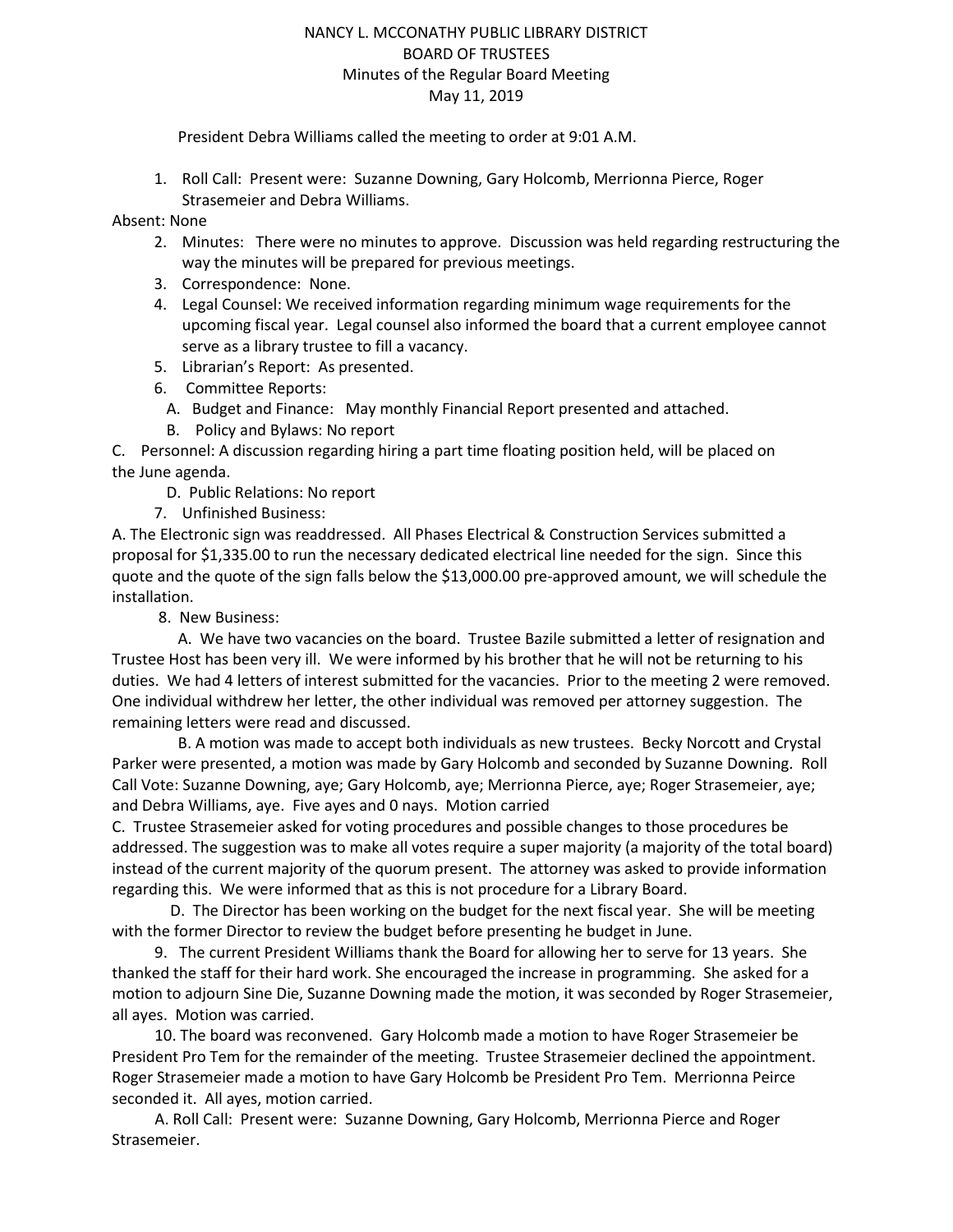B. Newly elected Trustee Catherine M. Boetcher was sworn in. All current members were resworn in as well. All members were provided an oath to sign as well.

11. Audience to the Public: None

 12. Adjournment: A motion was made by Catherine Boethcer and seconded by Suzanne Downing to adjourn the meeting at 10:03 a.m. Five ayes and zero nays. Motion carried.

Respectfully submitted, Merrionna Pierce **Secretary**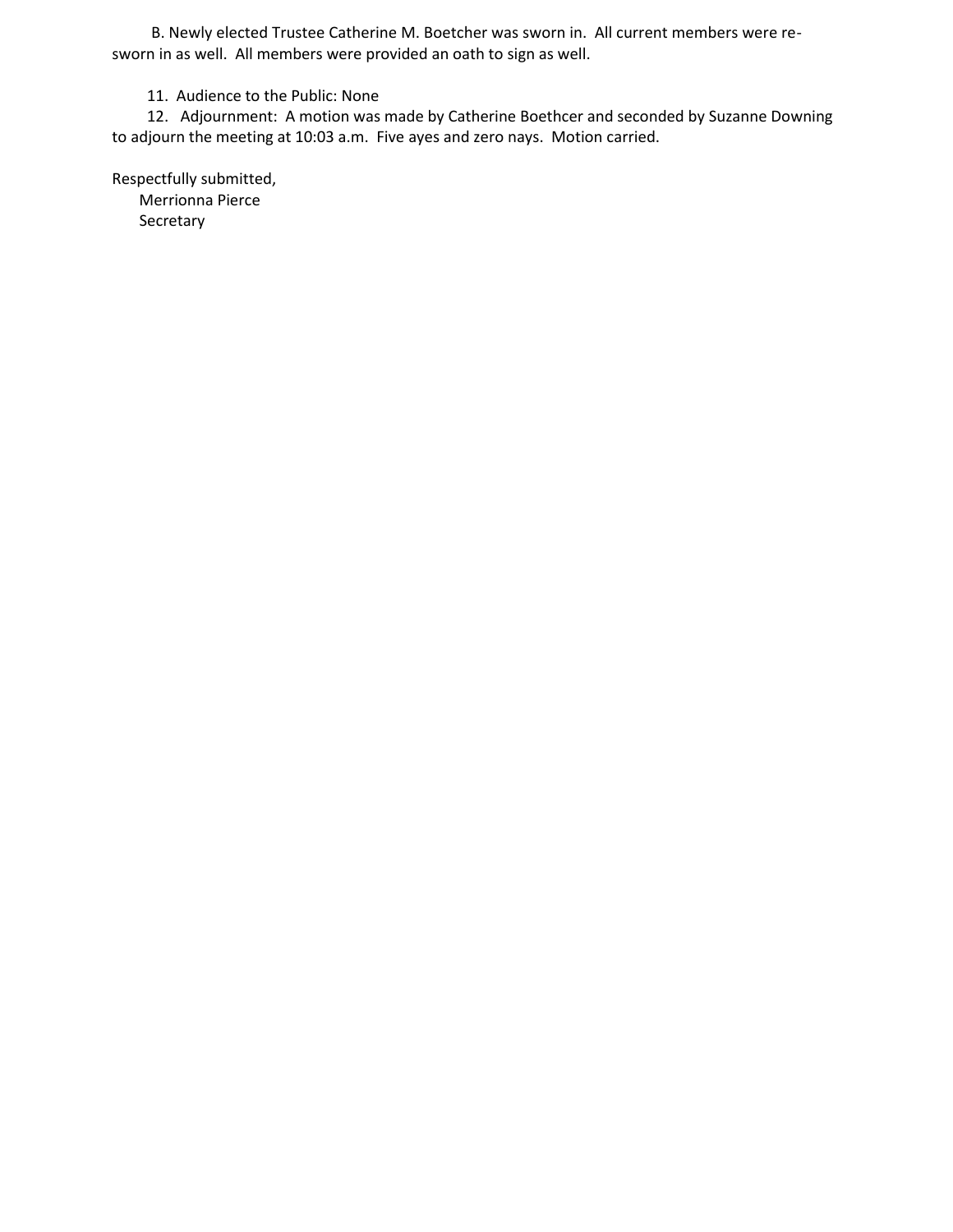### NANCY L. MCCONATHY PUBLIC LIBRARY DISTRICT BOARD OF TRUSTEES Minutes of the Regular Board Meeting June 8, 2019

The meeting was called to order at 9:21 A.M.

A motion was made to appoint Roger Strasemeier as President Pro-Tem. 4 ayes 0 Nays, motion carried.

- 8. Roll Call: Present were: Catherine Boettcher, Gary Holcomb, Merrionna Pierce and Roger Strasemeier.
- 9. Absent: Suzanne Downing
- 10. Minutes: May minutes were presented. A motion was made by Catherine Boettcher and seconded by Merrionna Pierce to approve. 4 ayes, 0 nays, Motion carried.
- 11. Correspondence: None.
- 12. Legal Counsel: The board reviewed the financial schedule for the upcoming fiscal year provided by the attorney.
- 13. Librarian's Report: As presented.
- 14. Committee Reports:
	- A. Budget and Finance: May monthly Financial Report presented and attached.
	- B. Policy and Bylaws: No report
	- C. Personnel: No report

D. Public Relations: No report

15. Unfinished Business:

A. The electrical work needed for the sign has been completed and the sign has been ordered. Sign should be installed the last week of June.

8. New Business:

 A. A motion was made by Catherine Boettcher and seconded by Gary Holcomb to appoint Elizabeth Norcutt as trustee. Four ayes and 0 nays. Motion carried

 B. A motion was made by Gary Holcomb and seconded by Catherine Boettcher to appoint Crystal Parker as trustee. Five ayes and 0 nays. Motion carried

C A motion was made by Roger Strasemeier and seconded by Elizabeth Norcutt to appoint Gary Holcomb as Board President. Six ayes and 0 nays. Motion carried

D. A motion was made by Catherine Boettcher and seconded by Elizabeth Norcutt to appoint Suzanne Downing as Board Vice President. Six ayes and 0 nays. Motion carried

E. A motion was made by Roger Strasemeier and seconded by Crystal Parker to appoint Merrionna Pierce as Board Treasurer. Six ayes and 0 nays. Motion carried

F. A motion was made by Roger Strasemeier and seconded by Gary Holcomb to appoint Catherine Boettcher as Board Secretary. Six ayes and 0 nays. Motion carried

G. A draft budget was presented to the board and reviewed.

9. Audience to the Public: None

 10. Adjournment: A motion was made by Roger Strasemeier and seconded by Crystal Parker to adjourn the meeting at 9:49 a.m. Six ayes and zero nays. Motion carried.

Respectfully submitted,

 Catherine Boettcher Secretary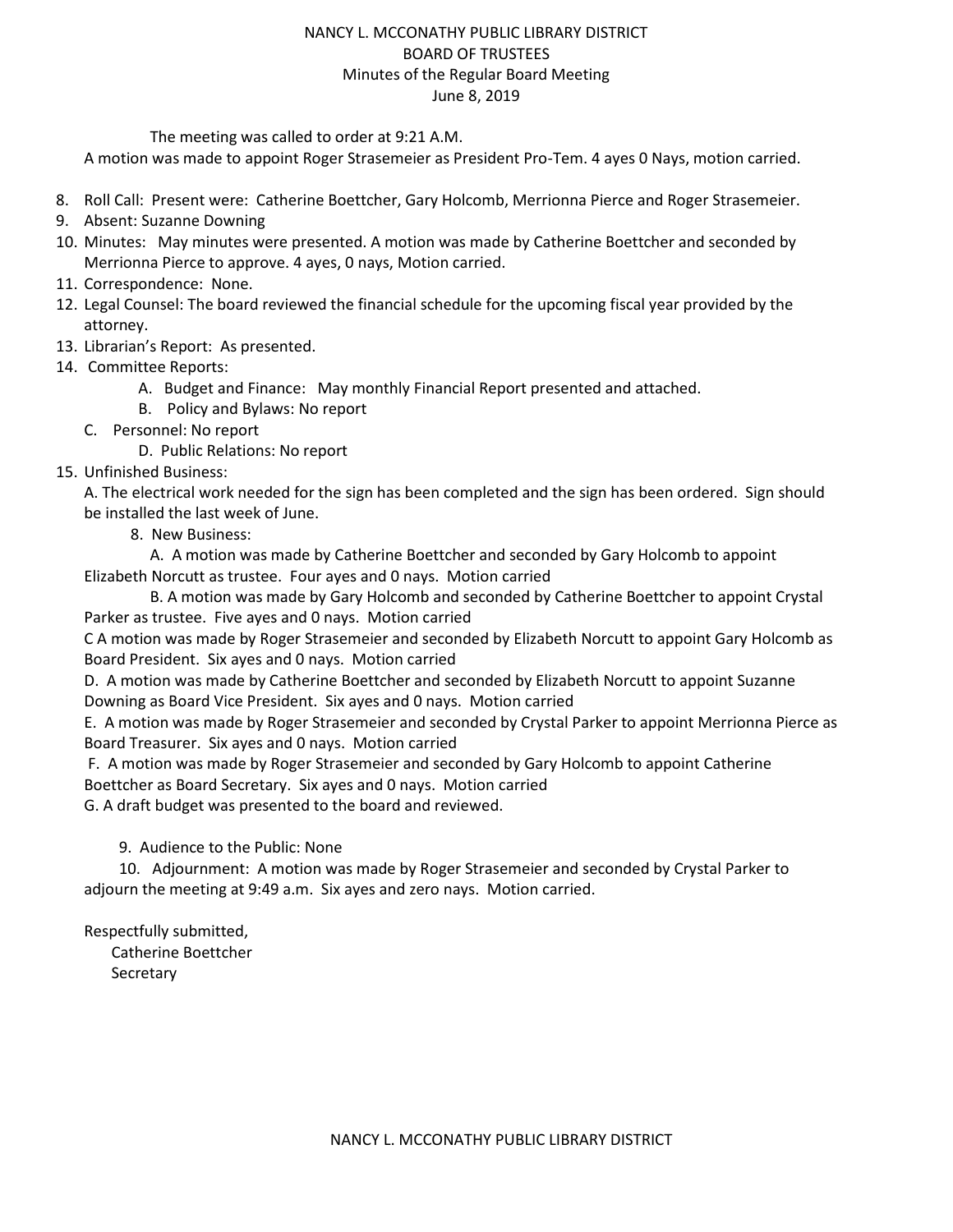## BOARD OF TRUSTEES Minutes of the Regular Board Meeting July 10, 2019

President Gary Holcomb called the meeting to order at 5:39 PM.

- 16. Roll Call: Present were: Catherine Boettcher, Gary Holcomb, Elizabeth Norcutt, Crystal Parker and Merrionna Pierce (6:15pm).
- 17. Absent: Suzanne Downing and Roger Strasemeier.
- 18. Minutes: June minutes were presented. A motion was made by Elizabeth Norcutt and seconded by Catherine Boettcher to approve. 4 ayes, 0 nays, Motion carried.
- 19. Correspondence: None.
- 20. Legal Counsel: The board reviewed information presented regarding the upcoming audit.
- 21. Librarian's Report: As presented.
- 22. Committee Reports:
	- A. Budget and Finance: July monthly Financial Report presented and attached.
	- B. Policy and Bylaws: No report
	- C. Personnel: No report
	- D. Public Relations: No report
- 23. Unfinished Business:
	- A. Review of the installation and operation of the new electronic sign was discussed
	- B. The board reviewed and discussed the division of duties of the board versus that of the director. A motion was made by Catherine Boettcher and seconded by Elizabeth Norcutt to make no changes at this time. Roll Call vote: Catherine Boettcher, aye; Gary Holcomb, aye; Elizabeth Norcutt, aye; Crystal Parker, aye. Four ayes and 0 nays. Motion carried
- 9. New Business:

 A. A motion was made by Catherine Boettcher and seconded by Merrionna Pierce to accept the Resolution Declaring the Intent to Levy a Building. Roll Call vote: Catherine Boettcher, aye; Gary Holcomb, aye; Elizabeth Norcutt, aye; Crystal Parker, aye, Merrionna Pierce, aye. Five ayes and 0 nays. Motion carried

 B. A motion was made by Crystal Parker and seconded by Merrionna Pierce to accept the Tentative Budget Ordinance. Roll Call vote: Catherine Boettcher, aye; Gary Holcomb, aye; Elizabeth Norcutt, aye; Crystal Parker, aye, Merrionna Pierce, aye. Five ayes and 0 nays. Motion carried

24. Audience to the Public: None

 10. Adjournment: A motion was made by Catherine Boettcher and seconded by Elizabeth Norcutt to adjourn the meeting at 6:30 p.m. Five ayes and zero nays. Motion carried.

Respectfully submitted, Catherine Boettcher **Secretary**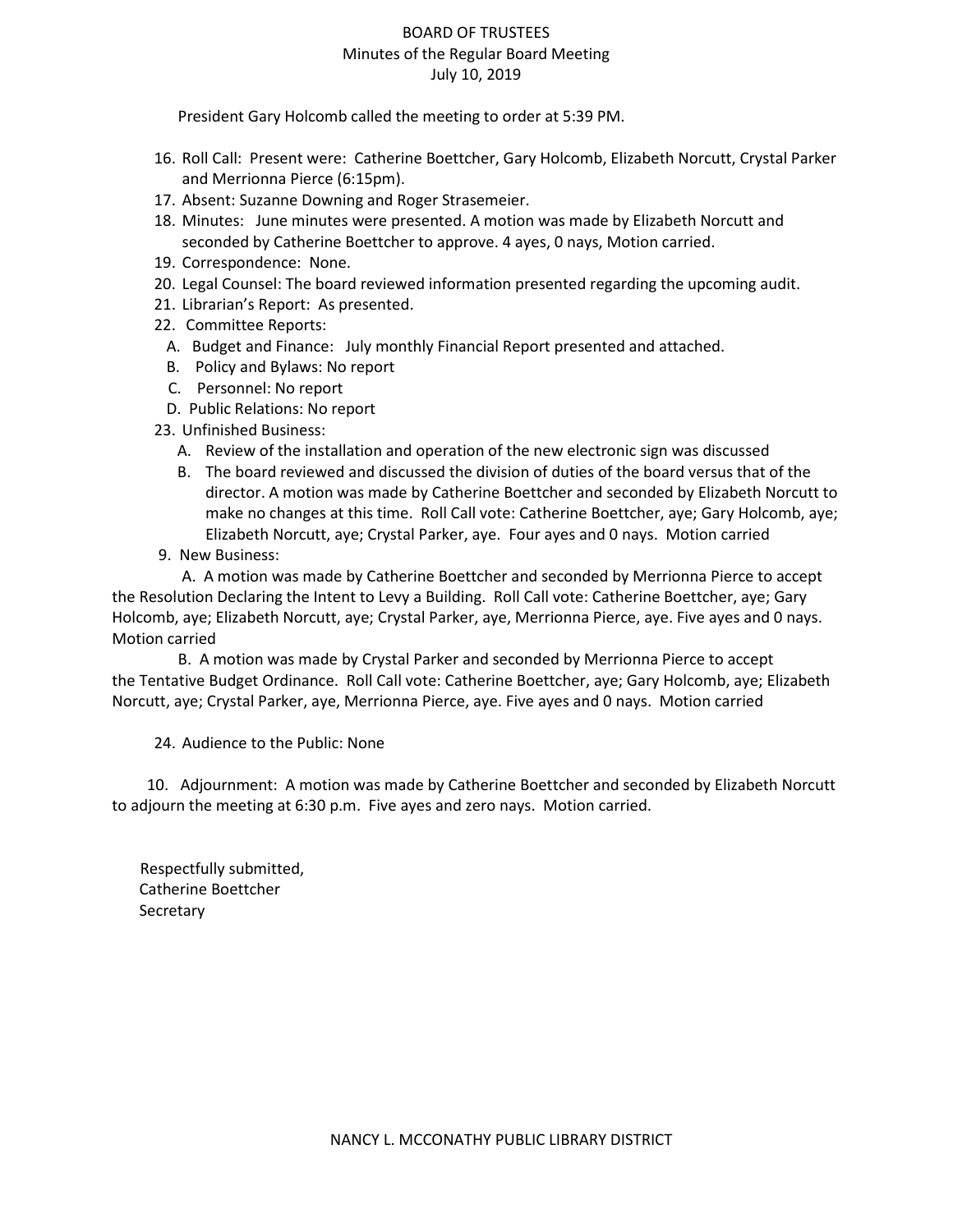# BOARD OF TRUSTEES Minutes of the Regular Board Meeting September 14, 2019

President Gary Holcomb called the meeting to order at 9:03 A.M.

A motion was made by Roger Strasemeier and seconded by Gary Holcomb to appoint Crystal Parker as Secretary Pro Tem. Roll Call Vote: Gary Holcomb, aye; Elizabeth Norcutt, aye; Crystal Parker, aye; Roger Strasemeier, aye. Four ayes and 0 nays. Motion carried

1. Roll Call: Present were: Gary Holcomb, Elizabeth Norcutt, Crystal Parker and Roger Strasemeier.

Absent: Catherine Boetcher, Suzanne Downing and Merrionna Pierce

- 2. Minutes: A motion was made by Roger Strasemeier and seconded by Gary Holcomb to approve the minutes of the Board Meetings held in November 2018, January 2019, February 2019, and March 2019 as presented. Two ayes and zero nays and two abstentions. Motion carried. An additional motion was made by Crystal Parker and seconded by Elizabeth Norcutt to approve the minutes of the Board Meeting held in July 2019. Three ayes, zero nays and one abstention. Motion carried.
- 3. Correspondence: Director Williams-Baig discussed the two recent FOIAs received by the Library.
- 4. Legal Counsel: Director Williams-Baig informed the Board that previous law firm of Canna & Canna Ltd. has split and the partners we worked with have form a new Firm called Canna Law. We have signed temporary paperwork to maintain a working relationship but will receive official contracts for our next meeting.
- 5. Librarian's Report: As presented.
- 6. Committee Reports:
	- A. Budget and Finance: September monthly Financial Report presented and attached.
	- B. Policy and Bylaws: A review of the current policies and proposed changed will be discussed
	- C. Personnel: Staff Evaluations will occur this month.
	- D. Public Relations: The End of Summer Bash was briefly discussed.
- 7. Unfinished Business: None
- 8. New Business:

 A. Randal Carter from MYTT (Mentoring Youth Through Technology) presented his desire to go forth with a land use survey to determine if they will continue with their desire to purchase the land. He asked to be placed on the next meeting's agenda to discuss this further with the board. A motion was made by Roger Strasemeier and seconded by Elizabeth Norcutt to grant Mr. Carter ability to procure a land use survey. Roll Call Vote: Gary Holcomb, aye; Elizabeth Norcutt, aye; Crystal Parker, aye; Roger Strasemeier, aye. Four ayes and 0 nays. Motion carried

B. No District 168 personnel were present to provide their proposal, no action was taken.

C. A motion was made by Roger Strasemeier and seconded by Crystal Parker to table the Impact Copier purchase until we have received all the supporting documentation. Roll Call Vote: Gary Holcomb, aye; Elizabeth Norcutt, aye; Crystal Parker, aye; Roger Strasemeier, aye. Four ayes and 0 nays. Motion carried

 D. Director Williams-Baig presented pricing for a new garden shed and a new firesafe file cabinet. A motion was made by Roger Strasemeier and seconded by Elizabeth Norcutt to purchase both items with the total not to exceed 3,000 dollars. Roll Call Vote: Gary Holcomb, aye; Elizabeth Norcutt, aye; Crystal Parker, aye; Roger Strasemeier, aye. Four ayes and 0 nays. Motion carried

E. Director Williams-Baig explained that we have had several issues with the current accounting firm. A motion was made by Roger Strasemeier and seconded by Crystal Parker to begin looking for a new accounting firm as well as a new auditing firm after the last fiscal year's audit is finalized. Roll Call Vote: Gary Holcomb, aye; Elizabeth Norcutt, aye; Crystal Parker, aye; Roger Strasemeier, aye. Four ayes and 0 nays. Motion carried

F. Fiscal year 2018-2019 Receipts and Disbursements were presented and attached.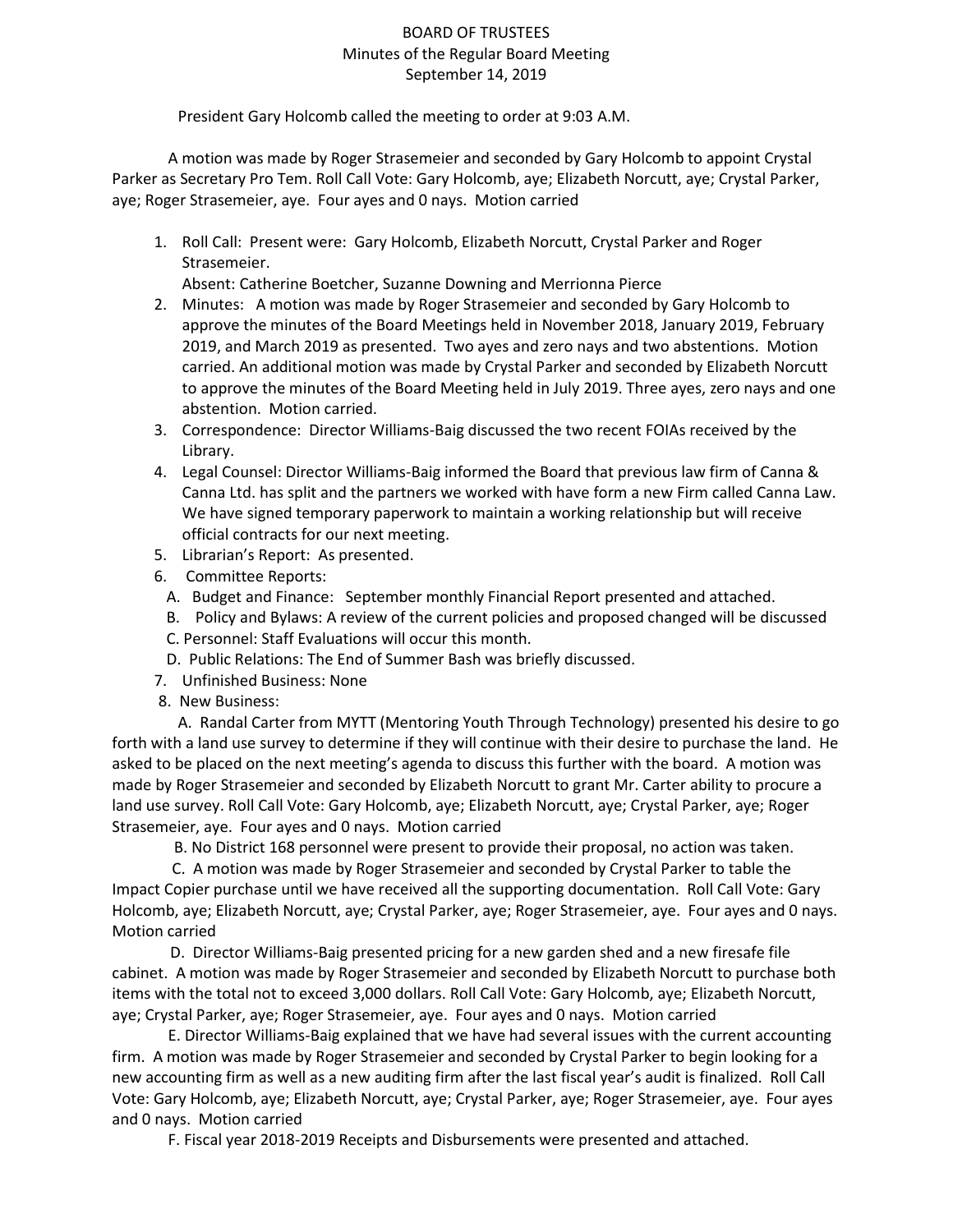G. Fiscal year 2018-2019 Estimated Revenues were presented and attached.

H. A motion was made by Elizabeth Norcutt and seconded by Crystal Parker to table the committee appointments until the entire board was present. Fiscal year 2018-2019 Receipts and Disbursements were presented and attached.

I. Director Williams-Baig presented the requested maintenance quotes for the HVAC system and roof. No action was taken at this time.

J. Several policies were presented for review and revision. A motion was made by Roger Strasemeier and seconded by Crystal Parker to approve the policy changes as discussed. Roll Call Vote: Gary Holcomb, aye; Elizabeth Norcutt, aye; Crystal Parker, aye; Roger Strasemeier, aye. Four ayes and 0 nays. Motion carried

K. Director Williams-Baig presented a copy of contact information for all of board members. This was review and attached, no action taken.

L. Director Williams-Baig informed the Board that several smaller libraries have decided to partner with a HR firm through RAILS to help with HR issues. It was decided that we would not proceed with the company at this time. No action was taken.

M. Director Williams-Baig presented the responsibility breakdown of the Director, Board and Friends of the Library. No action was taken

N. The Budget and Appropriation ordinance was presented. A motion was made by Crystal Parker and seconded by Elizabeth Norcutt to accept the ordinance and presented. Roll Call Vote: Gary Holcomb, aye; Elizabeth Norcutt, aye; Crystal Parker, aye; Roger Strasemeier, aye. Four ayes and 0 nays. Motion carried

9. Audience to the Public: None

 10. Adjournment: A motion was made by Roger Strasemeier and seconded by Elizabeth Norcutt to adjourn the meeting at 10:31 a.m. Four ayes and zero nays. Motion carried.

Respectfully submitted, Catherine Boetcher **Secretary**